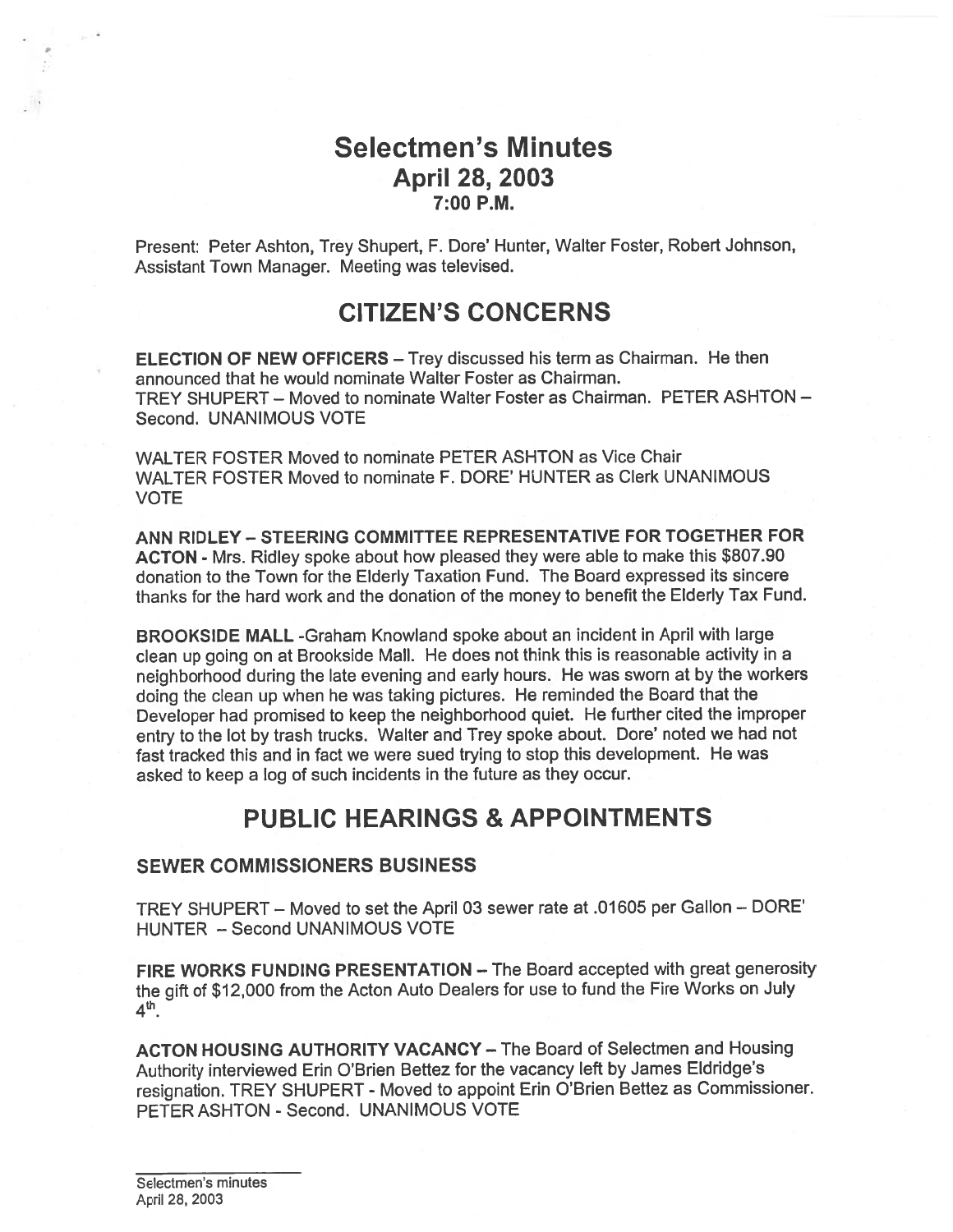FRANKLIN PLACE 40B PROJECT, 520 MAIN STREET — Steve Anderson updated the Board on the workings of 40B in general and how it pertains to the current submittal of the 40B Plans for Franklin Place.

Peter asked about the term uneconomic and Peer Review process. Steve said the developers hardly ever come forward with their Pro Forma in its complete form. Peter asked about the local concerns about density and safety. Trey asked several questions and commented that the Board needed to take <sup>a</sup> position on this and review with the staff.

Michael Eder asked about the abutter's ability to appeal the decision, Steve said yes.

Michela Moran asked if the Town was an abutter, what happens can the town sue? Steve said yes if you can prove adverse conditions

Anne Fanton asked about getting copies of Steve Anderson's Memo for the public and further asked about who on staff would be the key person. Walter said that Steve would be helping us through this. She asked who would have to pay the legal bills if abutters wanted to take legal action. Steve replied the abutters would.

Ms. Lippincott — Thanked the Board for educating them on the process. She asked what was going on at the State Level, she asked what have we done in the past. She wondered if Acton has made overtures at the State level. Walter felt not.

Dore' discussed his concerns with density and parking that are legitimate concerns in this regard. He also noted the lack of children's <sup>p</sup>lay areas. He feels we need to address these issues and gives him the impression too much on to little. He cited the parking problem at Windsor Ave and the possible and potential shortages in parking at this proposed site.

Trey feels we need to prepare <sup>a</sup> document outlining concerns to <sup>g</sup>ive guidance to the ZBA.

Peter noted the fact that we have come to this discussion with the ZBA meeting scheduled in two weeks time. He feels we need an interactive and pro-active stance with regard to 40B's coming to town. He felt we need to integrate the views of all the Boards and Committees so we have some general agreement. He was concerned with parking and any waivers requested by the developer.

He felt we needed to ask for <sup>a</sup> Peer Review. Peter noted <sup>a</sup> scaled down version may be acceptable.

Walter noted that there needs to be an information sharing and the lack of intimate knowledge of ZBA suggested that Steve Anderson could assist them. He too was concerned about the Pro-Forma and percentage of profit the developer is pulling out of this. He shares the density along with siting issues and that they require additional information.

Mary Johnson of Hemlock Lane noted five acres of run off and septic damage if this is built.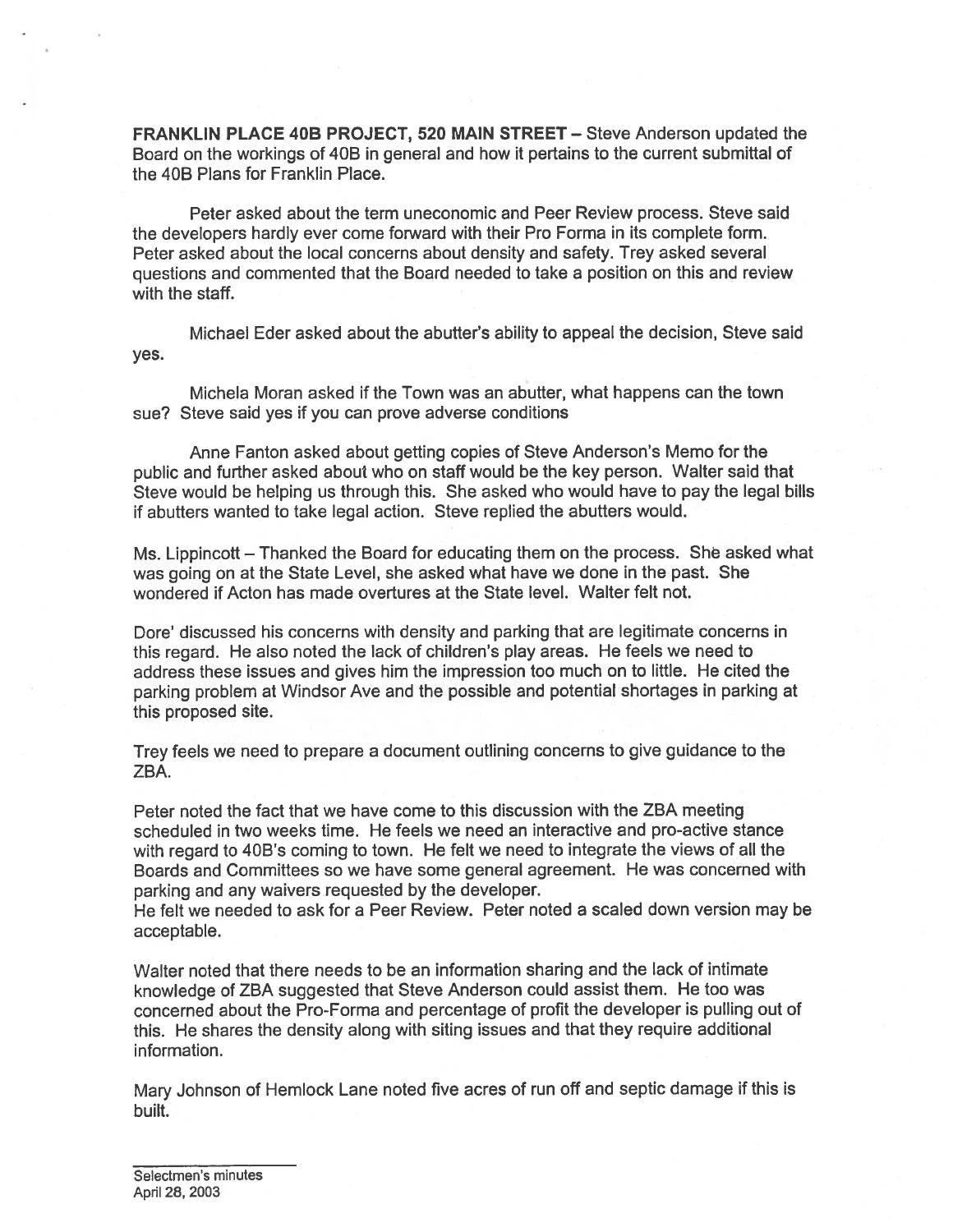Ray Flynn — Spoke about the wet spo<sup>t</sup> in <sup>p</sup>lans and how it would affect the abutters.

John Hurl — Asked if anyone had considered traffic on Route <sup>27</sup> and Nagog Hill Road.

Kathy Pantano asked about changes in the legislation and how it could affect this <sup>p</sup>lan. Steve thought the new law only refers to new projects but court may retroactively enforce.

Michael Eder asked about the number of school children this would bring into the Schools?

Peter Ashton was tasked to prepare draft comments on behalf of the Board.

#### SELECTMEN'S BUSINESS

GOLD AWARD CEREMONY- Victoria L. Bennett, for Board assignment. Trey will represen<sup>t</sup> the Board.

EAGLE SCOUT COURT OF HONOR - Calvin W. Metcalf, for Board assignment. Bob Johnson will represen<sup>t</sup> the Board.

GOLD AWARD CEREMONY- Jennifer Mclnnis, for Board assignment. Walter will represen<sup>t</sup> the Board

EAGLE SCOUT COURT OF HONOR -Joseph E. Carr, for Board assignment. Dore' will represen<sup>t</sup> the Board.

EAGLE SCOUT COURT OF HONOR -Joseph R. Houston, for Board assignment. Peter will represen<sup>t</sup> the Board.

BROOK SIDE MALL — TREY SHUPERT — Move to waive Condition 2.9 of Site Plan Special Permit No's 07/26/00-372 revised and 08/25/00-373 revised, such funds to be released from escrow upon dismissal of Farm Hill Mall Limited Partnership v. Board of Appeals of Acton et al, Middlesex Superior Court No. 02-3050S. PETER ASHTON -Second. UNANIMOUS VOTE

ALCOHOL COMPLIANCE CHECK - The Board asked Staff to invite Atlantic Sea Grill owners in to discuss the violation at the next available meeting. A copy of their Liquor Policy was asked to be attached.

### OTHER BUSINESS

Our Town Counsel, Acheson H. (Mike) Callaghan is retiring after 30 years of service to the Town of Acton. It was noted that his advice and counsel would be missed. The Board will arrange for <sup>a</sup> presentation.

Peter noted the donation to the Senior Tax Relief in the amount of \$15,000 by an anonymous gifter.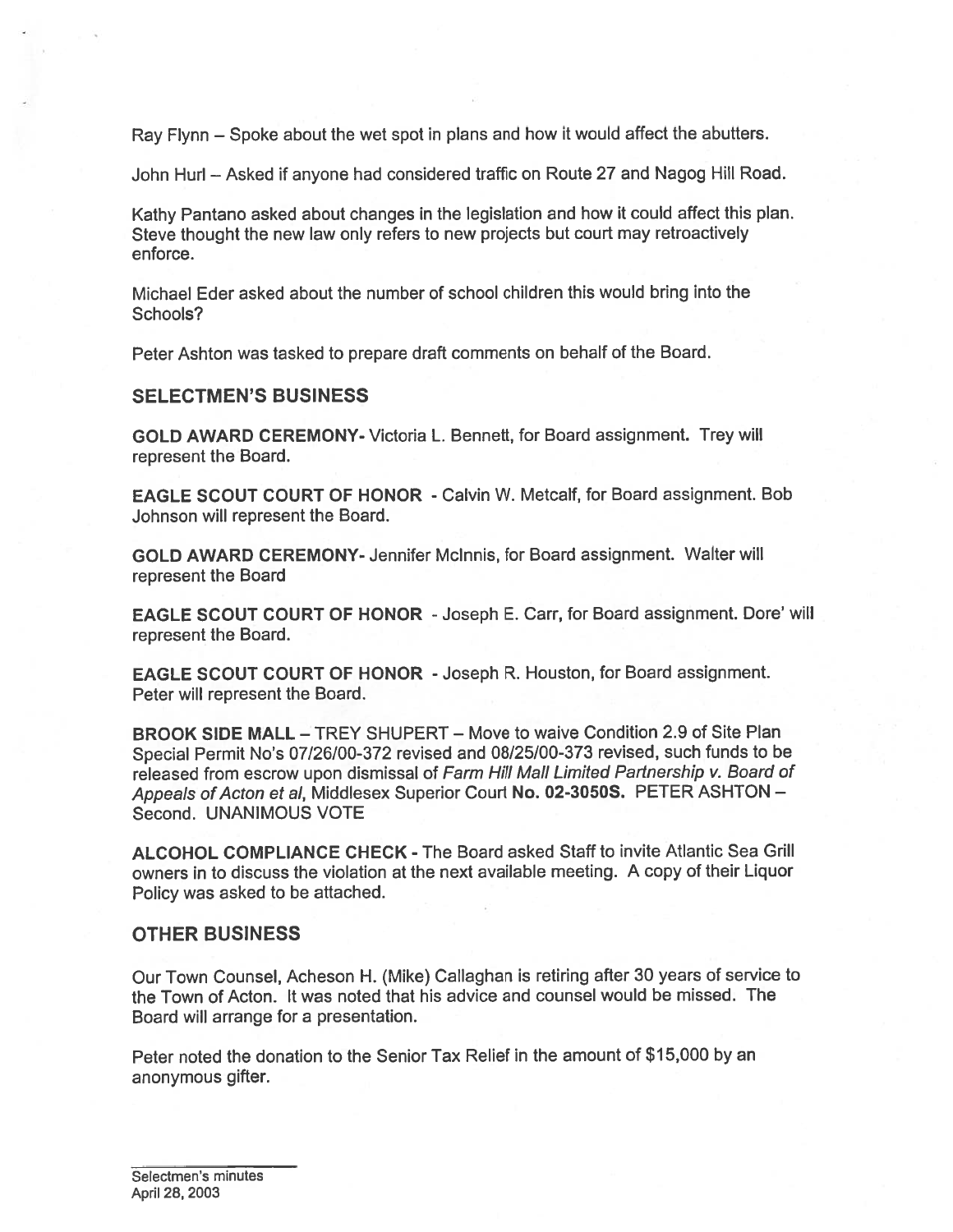House Budget — PETER ASHTON — Moved to write the State regarding their Budget. TREY SHUPERT — Second. UNANIMOUS VOTE.

Trey asked that when the Board begins revising its goals that the development of <sup>a</sup> Teen Center be included. Trey volunteered to represen<sup>t</sup> the Board.

DEP Meeting on May 14,2003. Dore' and Peter will attend.

Trey spoke about the Health Insurance Trust and that he is very disappointed with two of the Trustees.

CPA — May 1st they are writing the plan.

EDC Walter will have <sup>a</sup> memo in the next packet or Board review.

# CONSENT AGENDA

TREY SHUPERT — Moved to approve with the additional Extra Info Packet Declaration of Surplus equipment disposal and One day Liquor License for LeLyonnais — PETER ASHTON - Second. UNANIMOUS VOTE.

# TOWN MANAGER'S REPORT

No repor<sup>t</sup> made

 $\frac{1}{2}$ e required  $\frac{1}{2}$  $\mathsf{r}$ istine Jovce $\mathsf{v}$  and  $\mathsf{v}$  and  $\mathsf{v}$  and  $\mathsf{v}$  and  $\mathsf{v}$  and  $\mathsf{v}$  and  $\mathsf{v}$  and  $\mathsf{v}$  and  $\mathsf{v}$  and  $\mathsf{v}$  and  $\mathsf{v}$  and  $\mathsf{v}$  and  $\mathsf{v}$  and  $\mathsf{v}$  and  $\mathsf{v}$  and  $\mathsf{v$ Recording Clerk

EXECUTIVE SESSION **Date**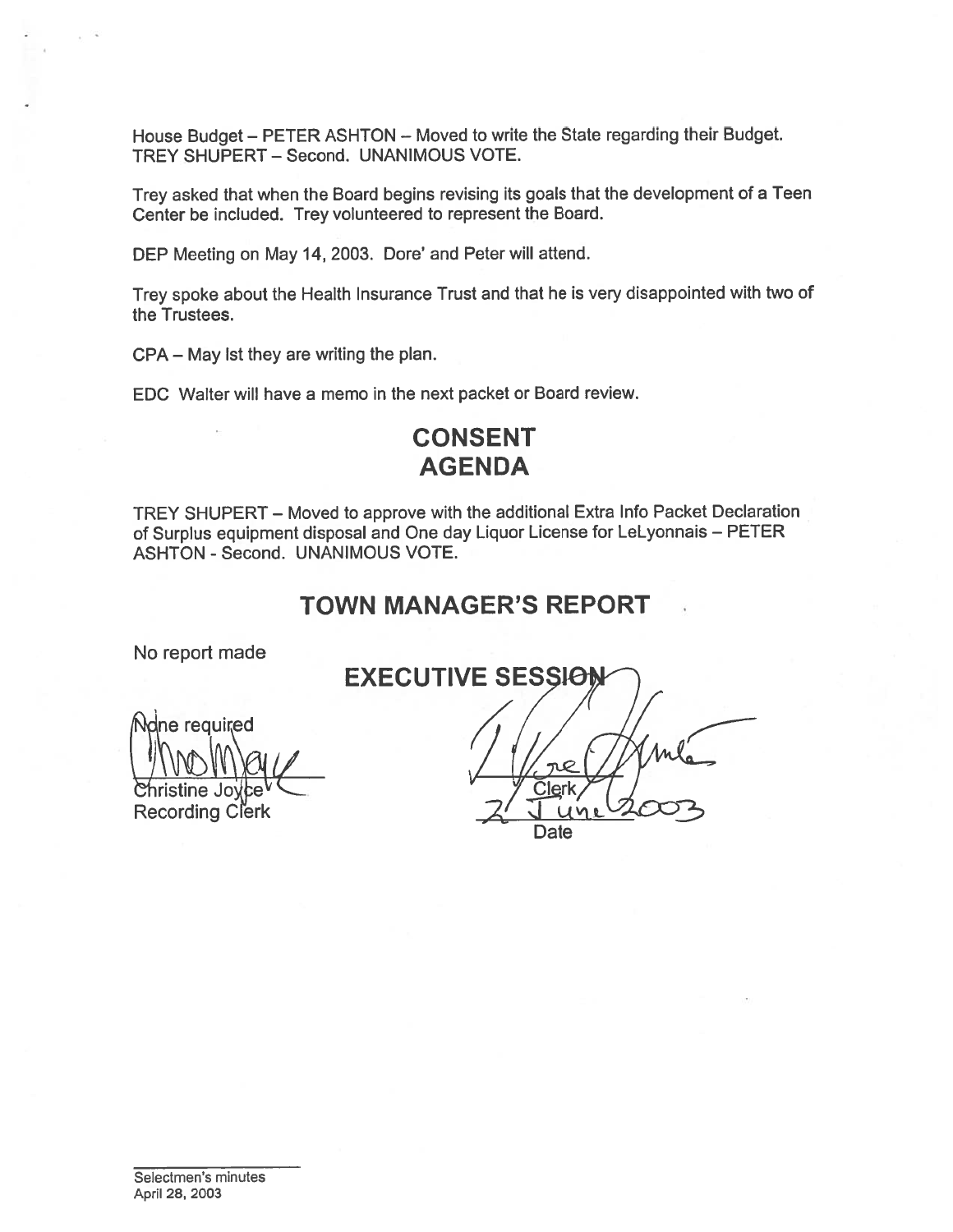## April 25, 2003

TO: Board of Selectmen, Sewer Commissioners

FROM: Trey Shupert, Chairman

SUBJECT: Selectmen and Sewer Commissioners Report

# April 28, 2003

#### MEETING BEGINS AT 7:00 P.M.

## I. CITIZEN'S CONCERNS

1. ELECTION OF OFFICERS — Reorganization of the Board for the coming year will be taken-up as the first order of business.

## II SEWER COMMISSIONER'S BUSINESS

2. RATE SETTING FOR APRIL – Enclosed please find recommendations and staff comments for Board consideration.

## III. PUBLIC HEARINGS & APPOINTMENTS

- 3. 7:10 FIRE WORKS DONATION Representatives of the Acton Auto Dealers Organization will be presen<sup>t</sup> to ask the Board to accep<sup>t</sup> their \$12,000 donation to be used for July 4<sup>th</sup> Fireworks.
- 4. 7:15 ACTON HOUSING AUTHORITY Enclosed please find materials regarding the appointment of Erin O'Brien Bettez to the Commissioners seat vacated by James Eldridge for Board consideration.
- 5. 7:25 FRANKLIN PLACE, 40B PROJECT 520 Main Street Enclosed please find Materials in the subject regard. Town Counsel will be presen<sup>t</sup> to discuss 40B issues/processes with the Board and members of other invited Boards. Please bring filing documents that were distributed in hard copy last week.

## IV. SELECTMEN'S BUSINESS

6. GIRL SCOUT GOLD AWARD CEREMONY — Enclosed please find an invitation to attend Victoria Louise Bennett's Gold Award ceremony on May 5, 2003, for Board assignment.

7. SCOUT EAGLE SCOUT COURT OF HONOR — Enclosed please find an invitation to attend Calvin W. Metcalf's Eagle Scout Court of Honor on June I, 2003, for Board assignment.

8. GIRL SCOUT GOLD AWARD CEREMONY - Enclosed please find an invitation to attend Jennifer Mclnnis's Gold Award ceremony on June 1, 2003, for Board assignment.

9. SCOUT EAGLE SCOUT COURT OF HONOR – Enclosed please find an invitation to attend Joseph E. Carr's Eagle Scout Court of Honor on June 8, 2003, for Board assignment.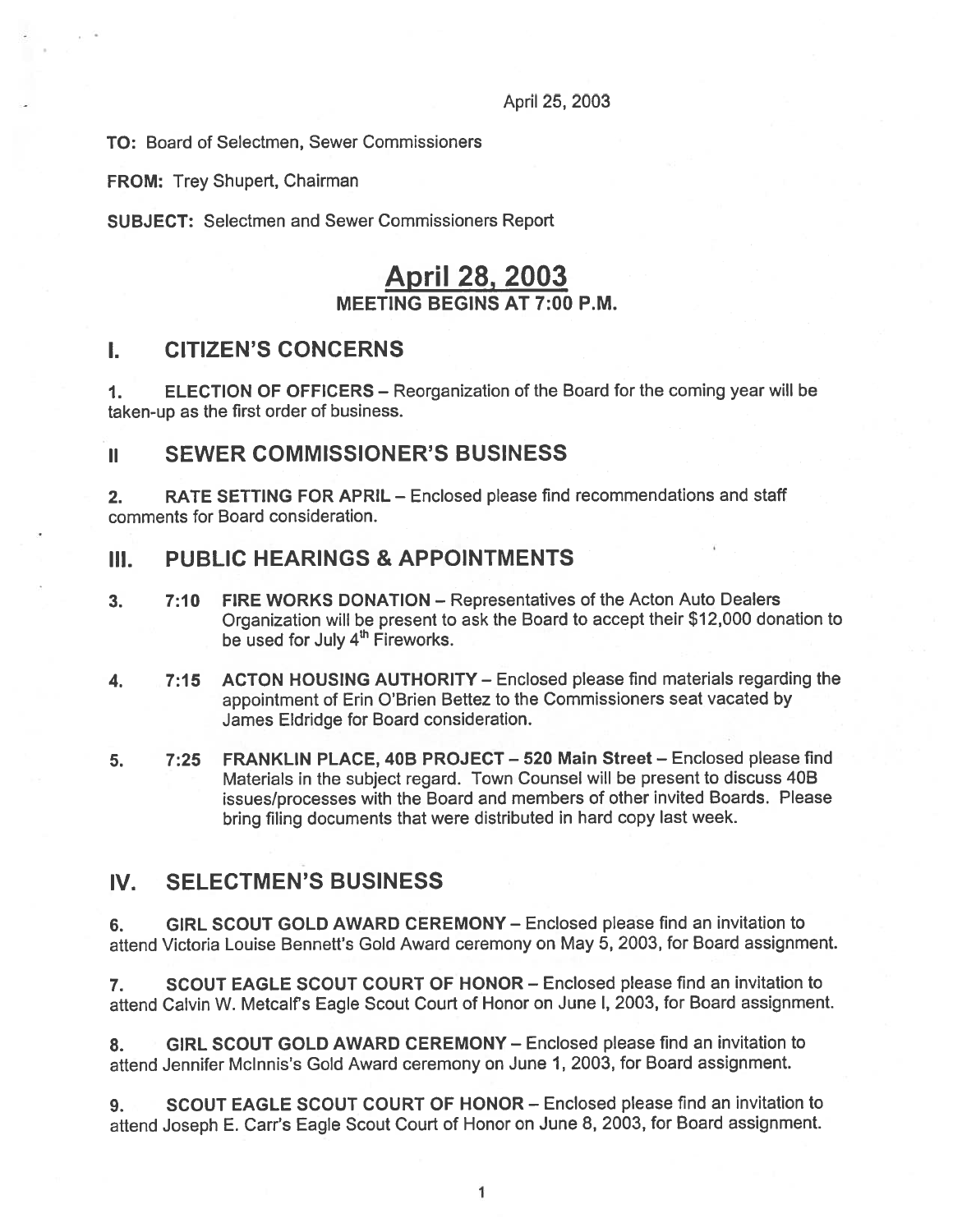10. SCOUT EAGLE SCOUT COURT OF HONOR — Enclosed please find an invitation to attend John R. Houston's Eagle Scout Court of Honor on June 11, 2003, for Board assignment.

11. BROOKSIDE MALL — Enclosed please find Town Counsel's reques<sup>t</sup> to have the Board vote specific wording with respec<sup>t</sup> to waiver of the \$40,000 condition contained in the Brookside Mall Site Plan Decision.

12. ALCOHOL COMPLIANCE CHECK — Enclosed please find materials in the subject regard.

13. OTHER BUSINESS

## V CONSENT AGENDA

14. ACCEPT MINUTES – Enclosed please find minutes for March 24, 2003, for Board acceptance.

15. CONCORD CONNECTION - SITE PLAN SPECIAL PERMIT — 12120102-387 — Enclosed <sup>p</sup>lease find the decision for the subject Site Plan, for Board consideration.

16. 55 KNOX TRAIL — Site Plan Special Permit — 01/03/01/365 — Enclosed please find <sup>a</sup> reques<sup>t</sup> for approval of <sup>a</sup> "minor" amendment to the subject Site Plan, along with staff comment, for Board consideration.

17. ACTON FAMILY NETWORK - Enclosed please find a request for permission to use the Town Hall parking lot for <sup>a</sup> "Tag Sale" on May 31, 2003, for Board consideration.

18. MAISON MAISON — Enclosed please find materials to change the restaurants DBA from Maison Maison to Number Five Strawberry Hill for Board consideration.

19. DONATIONS TO THE SUMMER CONCERT SERIES AT NARA — Enclosed please find <sup>a</sup> list of contributions in the subject regard for Board consideration.

20. NARA PARK BEACH PASSES - Enclosed please find confidential request for a Beach Fee Reduction at NARA Park for Board consideration.

21. NARA BEACH PASS — Enclosed please find <sup>a</sup> reques<sup>t</sup> and staff comment regarding <sup>a</sup> reduced fee for use of NARA Park Beach for Board consideration.

22. ACTON CLEAN UP DAY – Enclosed please find a request from the Acton Conservation Trust to have the Town support Acton Clean Up Day scheduled for May 10<sup>th</sup>

23. ACTON COMMUNITY HOUSING CORPORATION — Enclosed please find <sup>a</sup> recommendation from ACHC for Board approval of <sup>a</sup> refinancing reques<sup>t</sup> for one of the Town's affordable units.

24. ACTON COMMUNITY HOUSING CORPORATION — Enclosed please find <sup>a</sup> Draft Letter of Interest for the Soft Second Loan Program for Board consideration.

## VI. TOWN MANAGER'S REPORT

VII EXECUTIVE SESSION